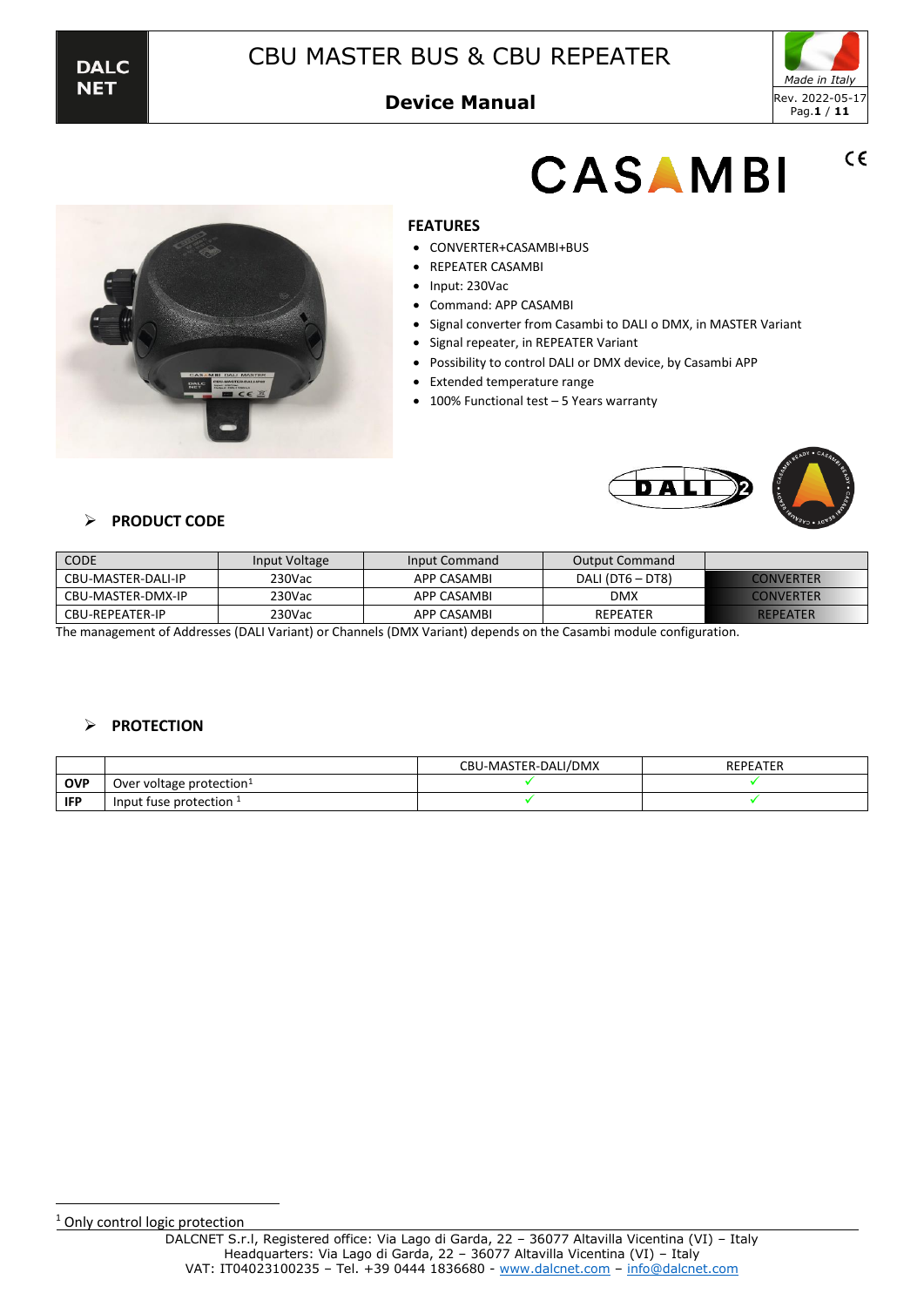

## ➢ **TYPE OF PROFILES SELECTABLE FROM CASAMBI APP**

| Profile DMX   | Default Profile | Output channels | Command            |                        |               |               |               |
|---------------|-----------------|-----------------|--------------------|------------------------|---------------|---------------|---------------|
| W             |                 |                 | <b>APP CASAMBI</b> | <b>DIMMER</b>          |               |               |               |
| <b>WWWW</b>   |                 |                 | APP CASAMBI        | <b>DIMMER</b>          | <b>DIMMER</b> | <b>DIMMER</b> | <b>DIMMER</b> |
| TW            |                 |                 | APP CASAMBI        | <b>BIANCO DINAMICO</b> |               |               |               |
| <b>RGB</b>    |                 |                 | APP CASAMBI        | <b>RGB</b>             |               |               |               |
| <b>RGBW</b>   |                 |                 | APP CASAMBI        | W<br><b>RGB</b>        |               |               |               |
| <b>MRGBS</b>  |                 |                 | APP CASAMBI        | <b>Master</b>          |               | <b>RGB</b>    | Strobo        |
| <b>MRGBWS</b> |                 | 6               | APP CASAMBI        | Master                 | <b>RGB</b>    | W             | Strobo        |

| <b>Profile DALI</b>           | <b>Default</b><br>Profile | Output<br>Addresses    | Output<br>Group | Command            |                      |                                  |                                  |                |               |
|-------------------------------|---------------------------|------------------------|-----------------|--------------------|----------------------|----------------------------------|----------------------------------|----------------|---------------|
| <b>DALI BROADCAST</b>         | ✓                         | <b>BROADCAST</b>       |                 | <b>APP CASAMBI</b> |                      | <b>DIMMER</b>                    |                                  |                |               |
| W AUTOMATIC                   |                           | 1                      |                 | <b>APP CASAMBI</b> |                      | <b>DIMMER</b>                    |                                  |                |               |
| <b>WW AUTOMATIC</b>           |                           | $\overline{2}$         |                 | <b>APP CASAMBI</b> | <b>DIMMER</b>        |                                  |                                  | <b>DIMMER</b>  |               |
| WWW AUTOMATIC                 |                           | 3                      |                 | <b>APP CASAMBI</b> | <b>DIMMER</b>        |                                  | <b>DIMMER</b>                    | <b>DIMMER</b>  |               |
| WWWW AUTOMATIC                |                           | 4                      |                 | <b>APP CASAMBI</b> | <b>DIMMER</b>        | <b>DIMMER</b>                    | <b>DIMMER</b>                    |                | <b>DIMMER</b> |
| TW AUTOMATIC 2700-6000K       |                           | $\overline{2}$         |                 | <b>APP CASAMBI</b> |                      | <b>BIANCO DINAMICO</b>           |                                  |                |               |
| TW AUTOMATIC 2700-6000K NEW   |                           | $\overline{2}$         |                 | <b>APP CASAMBI</b> |                      | <b>BIANCO DINAMICO</b>           |                                  |                |               |
| <b>RGB AUTOMATIC</b>          |                           | 3                      |                 | <b>APP CASAMBI</b> |                      | <b>RGB</b>                       |                                  |                |               |
| <b>RGB+W AUTOMATIC</b>        |                           | 4                      |                 | <b>APP CASAMBI</b> | <b>RGB</b>           |                                  |                                  | W              |               |
| <b>WWWW GROUP</b>             |                           |                        | 4               | <b>APP CASAMBI</b> | <b>DIMMER</b>        | <b>DIMMER</b>                    | <b>DIMMER</b>                    |                | <b>DIMMER</b> |
| <b>TW GROUP 2700-6000K</b>    |                           |                        | 2               | <b>APP CASAMBI</b> |                      | <b>BIANCO DINAMICO</b>           |                                  |                |               |
| <b>RGB GROUP</b>              |                           |                        | 3               | <b>APP CASAMBI</b> |                      | <b>RGB</b>                       |                                  |                |               |
| <b>RGB+W GROUP</b>            |                           |                        | 4               | <b>APP CASAMBI</b> | <b>RGB</b>           |                                  |                                  | W              |               |
| 8xW GROUP                     |                           |                        | 8               | <b>APP CASAMBI</b> | G <sub>0</sub><br>G1 | G <sub>3</sub><br>G <sub>2</sub> | G4<br>G <sub>5</sub>             | G <sub>6</sub> | G7            |
| <b>8xW GROUP SPECIAL</b>      |                           |                        | 8               | <b>APP CASAMBI</b> | G <sub>0</sub><br>G1 | G <sub>3</sub><br>G <sub>2</sub> | G <sub>4</sub><br>G <sub>5</sub> | G <sub>6</sub> | G7            |
| DALI BC DT8 TW                |                           | <b>BROADCAST TW</b>    |                 | <b>APP CASAMBI</b> |                      | <b>BIANCO DINAMICO</b>           |                                  |                |               |
| <b>DALI DT8 RGB LINEAR</b>    |                           | 1                      |                 | <b>APP CASAMBI</b> |                      | <b>RGB</b>                       |                                  |                |               |
| <b>DALI DT8 RGBW LINEAR</b>   |                           | 1                      |                 | <b>APP CASAMBI</b> |                      | <b>RGBW</b>                      |                                  |                |               |
| <b>DALI DT8 BC RGB LINEAR</b> |                           | <b>BROADCAST RGB</b>   |                 | <b>APP CASAMBI</b> |                      | <b>RGB</b>                       |                                  |                |               |
| DALI DT8 BC RGB+W LINEAR      |                           | <b>BROADCAST RGB+W</b> |                 | <b>APP CASAMBI</b> | <b>RGB</b>           |                                  |                                  | W              |               |

| <b>Profile REPEATER</b> | `ommand            |
|-------------------------|--------------------|
| RFPFATFR                | <b>APP CASAMBL</b> |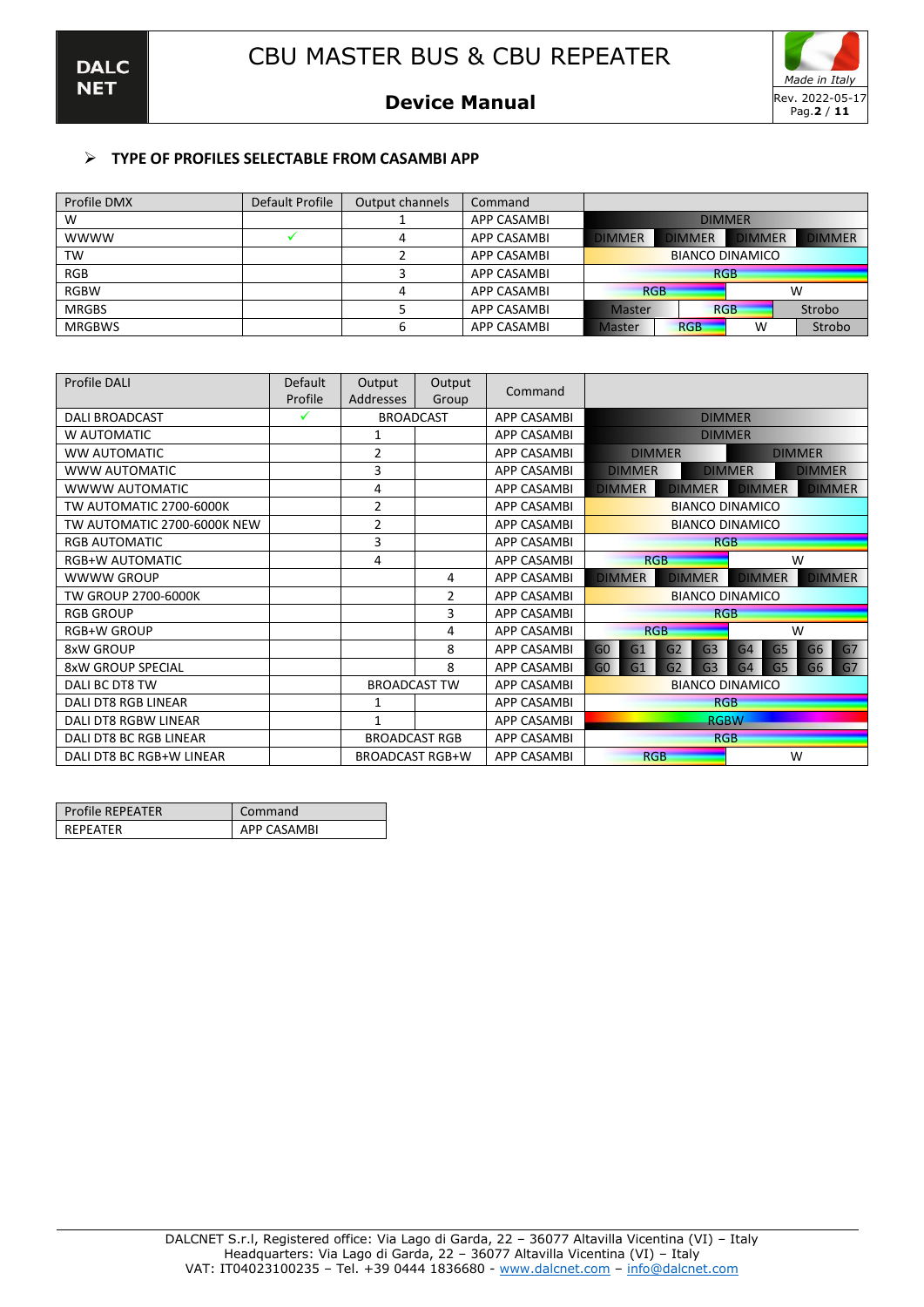

## ➢ **TECHNICAL SPECIFICATION**

|                                  | <b>CBU MASTER &amp; CBU REPEATER</b> |  |
|----------------------------------|--------------------------------------|--|
| Nominal Voltage                  | 230 Vac                              |  |
| Voltage Range                    | 100240 Vac                           |  |
| <b>Mains Frequency</b>           | 50/60 Hz                             |  |
| Nominal Power @230V <sup>2</sup> | 3W max                               |  |
| Power loss in standby mode       | $<$ 500 $m$ W                        |  |
| Storage Temperature              | min: -40 max: +60 $^{\circ}$ C       |  |
| Ambient Temperature <sup>2</sup> | min: -25 max: +60 °C                 |  |
| Protection grade                 | <b>IP66</b>                          |  |
| <b>Mechanical dimensions</b>     | 90 x 90 x 65 mm                      |  |
| Casing material                  | Plastic                              |  |
| Weight                           | 88g                                  |  |

| Only for BUS DALI |
|-------------------|
|                   |

| $U_{111}$ , $U_{11}$ , $U_{22}$ , $U_{11}$ |       |  |  |
|--------------------------------------------|-------|--|--|
| I out<br>tor DALI)<br>: (onlv              | 150mA |  |  |
| out (only for DALI)                        | 15 V  |  |  |

## ➢ **TECHNICAL NOTE**

Installation:

- Isolate the mains supply before the installation or adjusting the switches. Installation and maintenance must be performed in the absence of AC Voltage.
- Installation and maintenance must be performed only by qualified personnel in compliance with current regulations.
- The product must be installed inside an electrical cabinet protected against overvoltages.
- The external supply must be protected. The product must be protected from Fuse and/or Circuit Breaker with overcurrent protection correctly dimensioned
- The product must be installed only in a vertical or horizontal position with the cover / label pointing upwards or vertically; No other positions are allowed. Button-up positive is not permitted (downward label).
- The use of the product in harsh environments could limit the output power.
- Keep 230V circuits (LV) and non-SELV circuits separate from safety extra low voltage (SELV) circuits and from all connections of this product. It's absolutely forbidden to connect for any reason, directly or indirectly, the 230V mains voltage to the bus or to other parts of the SELV circuit.

#### Command

- The length and type of the connection cables at the BUS (DMX512, DALI or other) must comply with the specification of the respective protocols and regulations and they should be isolated from every wiring or parts at voltage not SELV. It is suggested to use double insulated shielded and twisted cables.
- All the product and the control signal connect at the bus (DMX512, DALI, or other) must be SELV (the devices connected must be SELV or supply a SELV signal)

#### **WARNING: Do not compromise the correct functioning of the device, the product must not be in any way shielded and/or installed inside metal and aluminium boxes.**

**As any other Casambi product, should not be placed in a metal enclosure or next to large metal structures. Metal will effectively block all radio signals which are crucial to the operation of the product.**

<sup>2</sup>Maximum value, dependent on the ventilation conditions.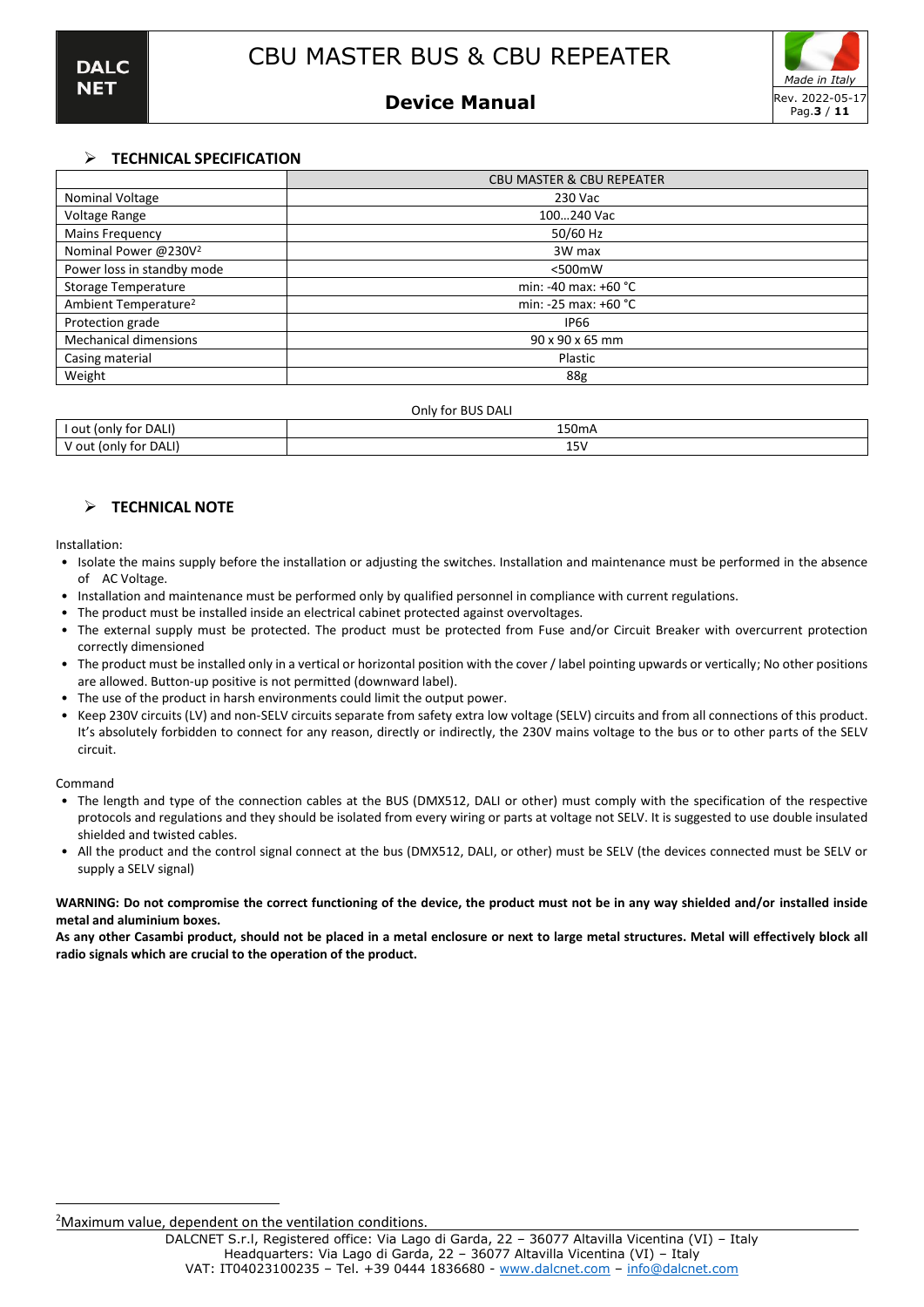

## ➢ **INSTALLATION**

Install the product following the below scheme

 $\mathbf{I}$ 



DALI BUS CONNECTION DA-1<br>DA+1 230Vac  ${\sf N}$ 

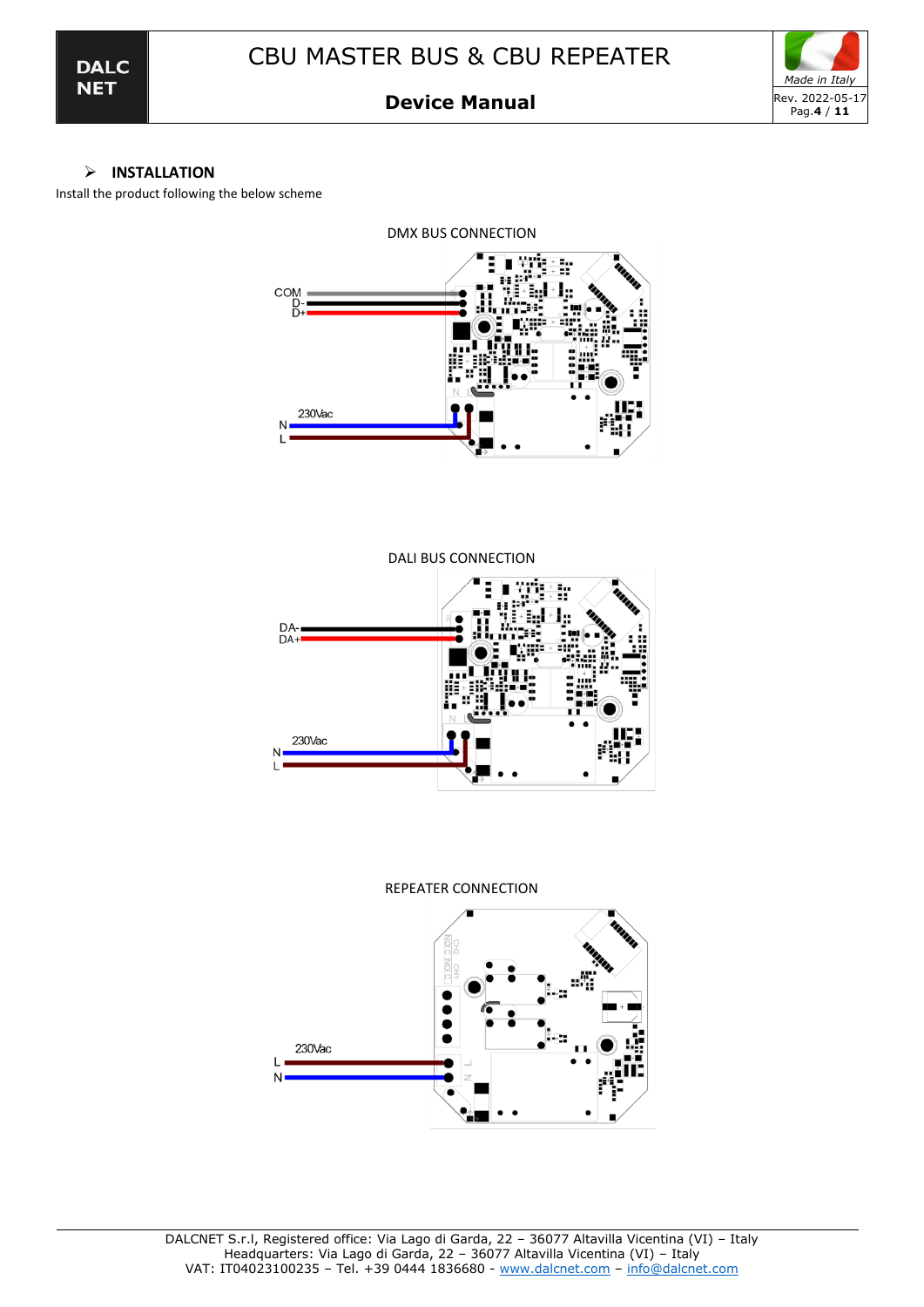



## ➢ **MECHANICAL DIMENSIONS**



➢ **CBU-REPEATER-IP SETUP CASAMBI SIGNAL REPEATER**



## **Characteristics:**

The CBU-REPEATER-IP is a Casambi Repeater. The device receives a Casambi Bluetooth signal and repeats it.

## **Status Led:**

The status of LED is fixed on to indicate the correct power connection to the device.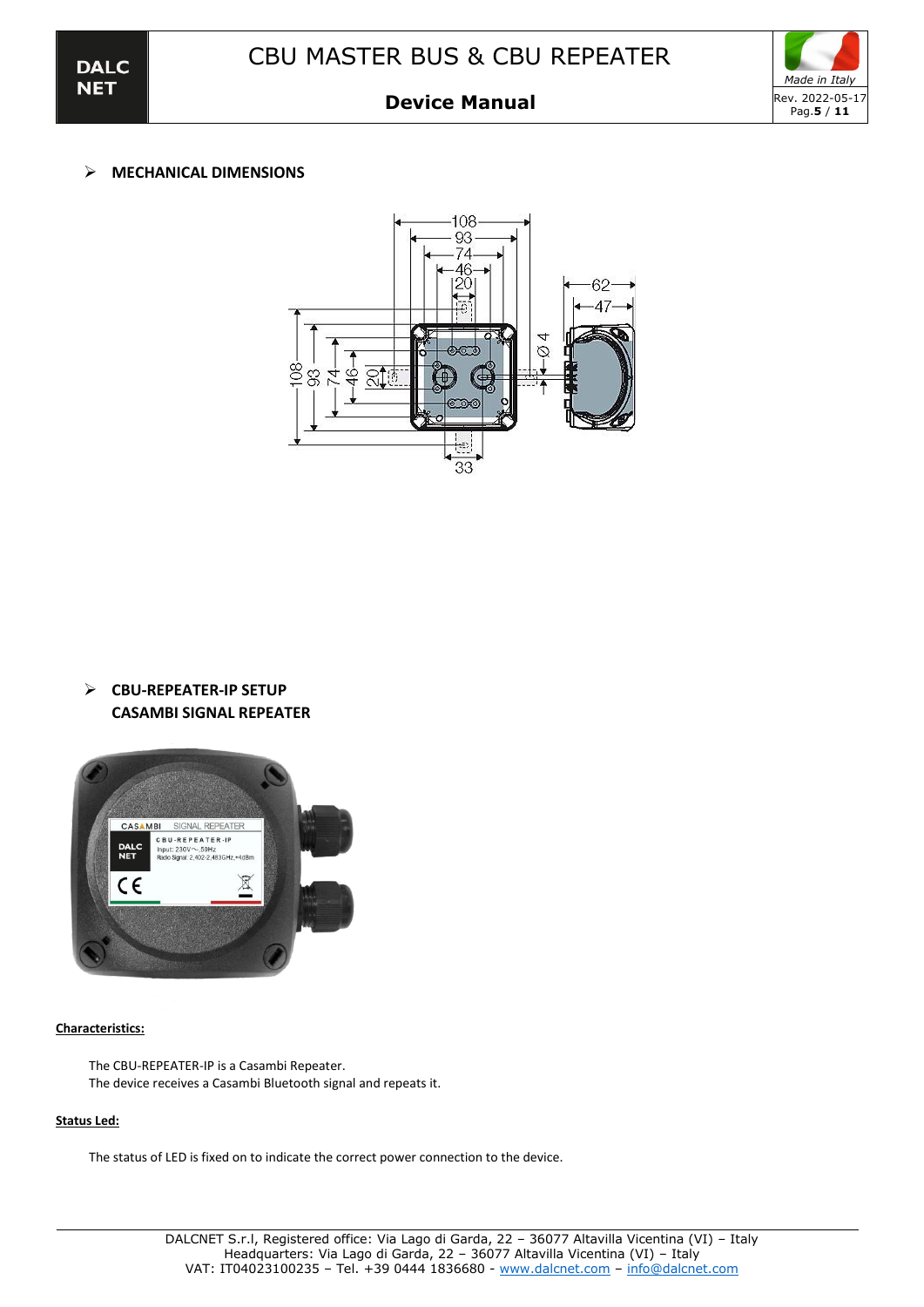



## ➢ **CBU-MASTER-DALI-IP SETUP CASAMBI SIGNAL CONVERSION INTO DALI PROTOCOL**



## **CHARACTERISTICS:**

The CBU-MASTER-DALI-IP is a Casambi to DALI Converter.

The device receives a command signal from Casambi APP and converts the signal into a DALI command. Send DT6 and DT8 command. See the following table "ADDRESS MAP – DALI" for reference of Casambi-DALI conversion addresses.

## **STATUS LED:**

- o When the status of the LED is steady on, the Casambi module is configuring and addressing the SLAVE DALI devices connected to the bus.
- o When the LED status flashes quickly, the Casambi module is sending the command set via the Casambi APP to the SLAVE DALI devices connected to the bus.
- o When the LED status flashes slowly, it means the DALI bus is shorted.
- o When the LED status is off there is no communication in the DALI bus.

### **AUTOMATIC DETECTION OF SHORT CIRCUITS IN THE DALI BUS:**

When the device detects a short circuit on the DALI bus, it automatically switches off the power of bus and the LED signal flashes slowly. At 15 seconds after the detection of the short circuit, CBU-MASTER-DALI tries to reactivate the power supply of the bus. If the short circuit has been solved, the system returns to work correctly, otherwise the bus remains unpowered and cyclically, every 15 seconds, the device tries again to reactivate the power supply of bus.

NOTE: CBU-MASTER-DALI-IP do not need a DALI Bus power Supply.

At switching on, all channels are set at same value 254.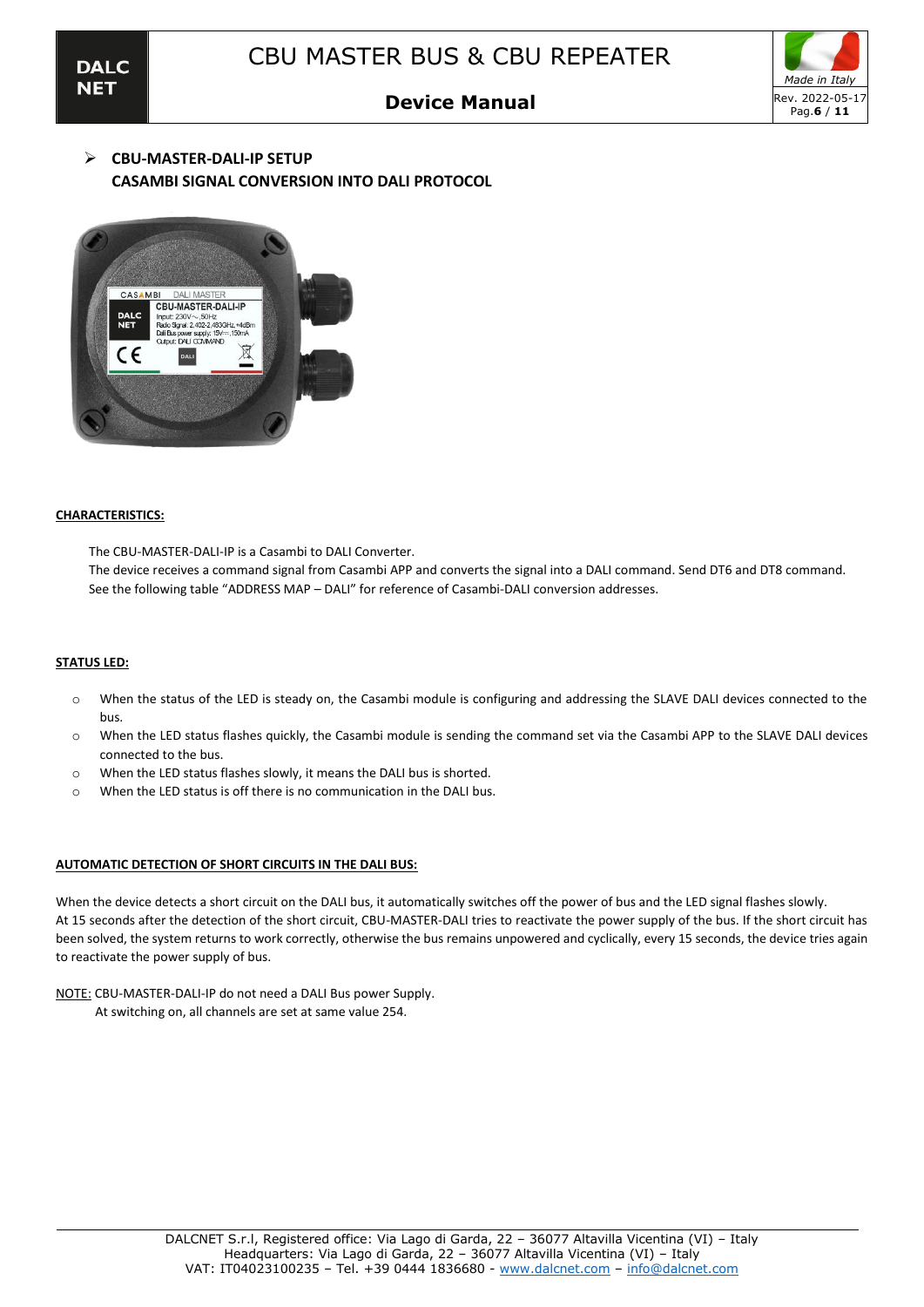



## **ADDRESSES MAP – DALI**

## **FIXTURE AUTOMATIC**

The Fixture "AUTOMATIC" of the CBU-MASTER-DALI-IP addressing automatically the devices connected to the DALI BUS.

#### Profile Type: **BROADCAST**

| Addr | Function  | <b>Broadcast</b>                   |
|------|-----------|------------------------------------|
| +ALL | Broadcast | Dimmer (Brightness Value)<br>0.254 |

#### Profile Type: **W AUTOMATIC** – Fixture for only 1 DALI address

| Addr           | Function | Dimmer                             |
|----------------|----------|------------------------------------|
| A <sub>0</sub> | Dimmer 1 | Dimmer (Brightness Value)<br>0.254 |

## Profile Type: **WW AUTOMATIC** – Fixture for 2 DALI address

| Addr           | <b>Function</b> | Dimmer                              |
|----------------|-----------------|-------------------------------------|
| A <sub>0</sub> | Dimmer 1        | Dimmer (Brightness Value)<br>0254   |
| A1             | Dimmer 2        | Dimmer (Brightness Value)<br>0.9254 |

## Profile Type: **WWW AUTOMATIC** – Fixture for 3 DALI address

| Addr           | <b>Function</b> | Dimmer                                          |
|----------------|-----------------|-------------------------------------------------|
| A <sub>0</sub> | Dimmer 1        | Dimmer (Brightness Value)<br>$\vert 0254 \vert$ |
| A <sub>1</sub> | Dimmer 2        | Dimmer (Brightness Value)<br>$\vert 0254 \vert$ |
| A <sub>2</sub> | Dimmer 3        | Dimmer (Brightness Value)<br>$\vert 0254 \vert$ |

## Profile Type: **WWWW AUTOMATIC** – Fixture for 4 DALI address

| Addr           | Function | Dimmer                                          |
|----------------|----------|-------------------------------------------------|
| A <sub>0</sub> | Dimmer 1 | Dimmer (Brightness Value)<br>$\vert 0254 \vert$ |
| A <sub>1</sub> | Dimmer 2 | Dimmer (Brightness Value)<br>0.254              |
| A <sub>2</sub> | Dimmer 3 | Dimmer (Brightness Value)<br>$\vert 0254 \vert$ |
| A <sub>3</sub> | Dimmer 4 | Dimmer (Brightness Value)<br>0.254              |

### Profile Type: **TW AUTOMATIC 2700-6000K – TW AUTOMATIC 2700-6000K NEW**

| Addr           | Function   | Tunable White                       |
|----------------|------------|-------------------------------------|
| A <sub>0</sub> | Warm White | Dimmer (Brightness Value)<br>0.254  |
| A1             | Cool White | Dimmer (Brightness Value)<br>0.9254 |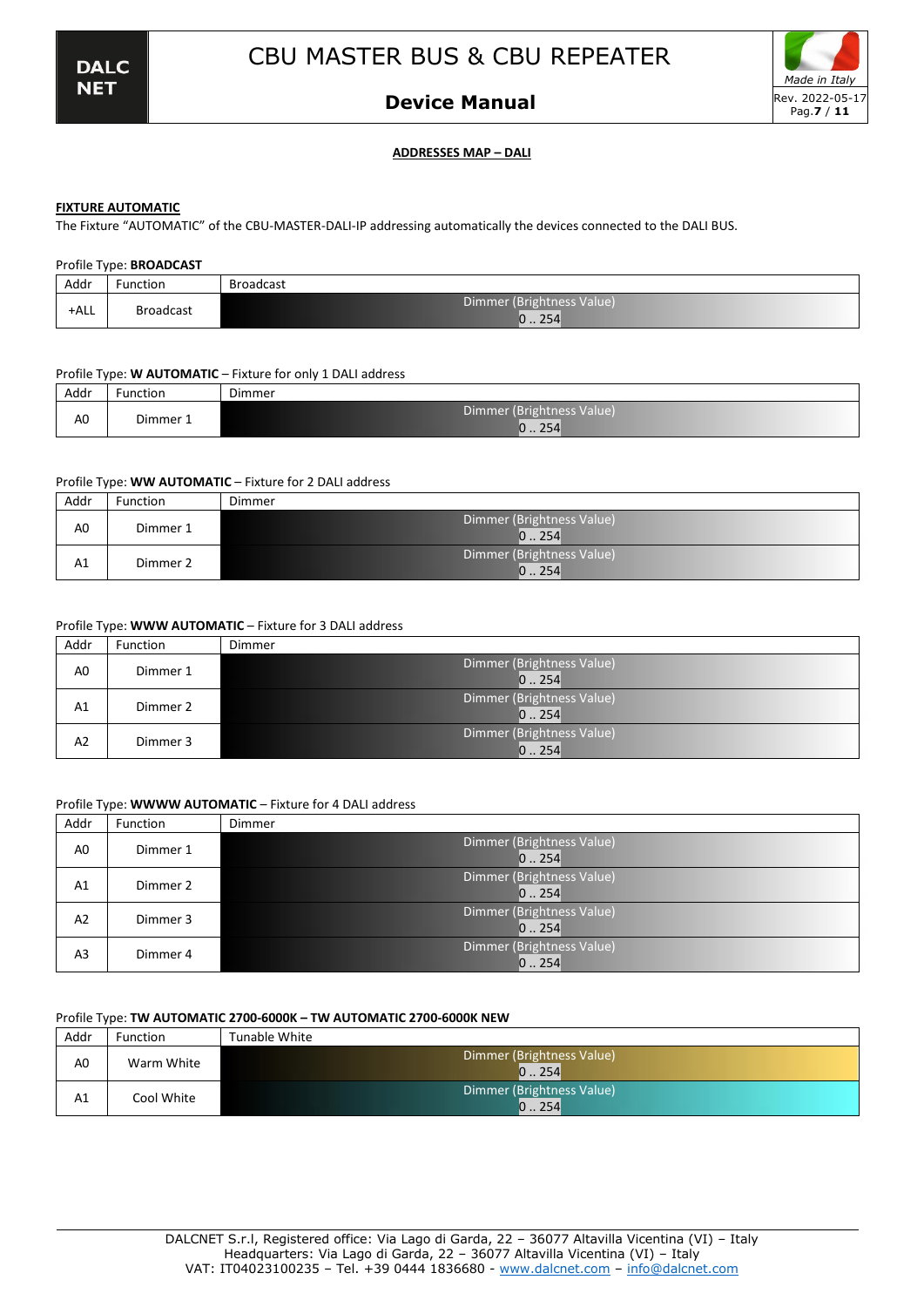

## Profile Type: **RGB AUTOMATIC**

|                | $\sim$ $\sim$ $\sim$ $\sim$<br>_______<br>$\sim$ |             |  |  |
|----------------|--------------------------------------------------|-------------|--|--|
| Addr           | Function                                         | <b>RGBW</b> |  |  |
| A <sub>0</sub> | Red                                              | к<br>0.254  |  |  |
| A <sub>1</sub> | Green                                            | G.<br>0.254 |  |  |
| A2             | Blue                                             | B<br>0.254  |  |  |

## Profile Type: **RGB+W AUTOMATIC**

| Addr           | Function | RGBW        |
|----------------|----------|-------------|
| A <sub>0</sub> | Red      | R<br>0.254  |
| A1             | Green    | G.<br>0.254 |
| A <sub>2</sub> | Blue     | B<br>0.254  |
| A <sub>3</sub> | White    | W<br>0.254  |

## **FIXTURE GROUP**

With "Group" Fixture the CBU-MASTER-DALI-IP sends group commands. The SLAVE devices to be controlled correctly by these Fixture must be previously addressed and assigned to the desired group through a Master DALI.

#### Profile Type: **WWWW GROUP**

| Group          | Function | Dimmer                                          |
|----------------|----------|-------------------------------------------------|
| G <sub>0</sub> | Dimmer 1 | Dimmer (Brightness Value)<br>0.254              |
| G <sub>1</sub> | Dimmer 2 | Dimmer (Brightness Value)<br>0.254              |
| G <sub>2</sub> | Dimmer 3 | Dimmer (Brightness Value)<br>0.254              |
| G <sub>3</sub> | Dimmer 4 | Dimmer (Brightness Value)<br>$\vert 0254 \vert$ |

### Profile Type: **TW GROUP 2700-6000K**

| Group          | Function   | Tunable white                       |
|----------------|------------|-------------------------------------|
| G <sub>0</sub> | Warm White | Dimmer (Brightness Value)<br>0.254  |
| G1             | Cool White | Dimmer (Brightness Value)<br>0.9254 |

#### Profile Type: **RGB GROUP**

| Group          | Function | <b>RGB</b>  |
|----------------|----------|-------------|
| G <sub>0</sub> | Red      | 0.254       |
| G <sub>1</sub> | Green    | G.<br>0.254 |
| G <sub>2</sub> | Blue     | B<br>0.254  |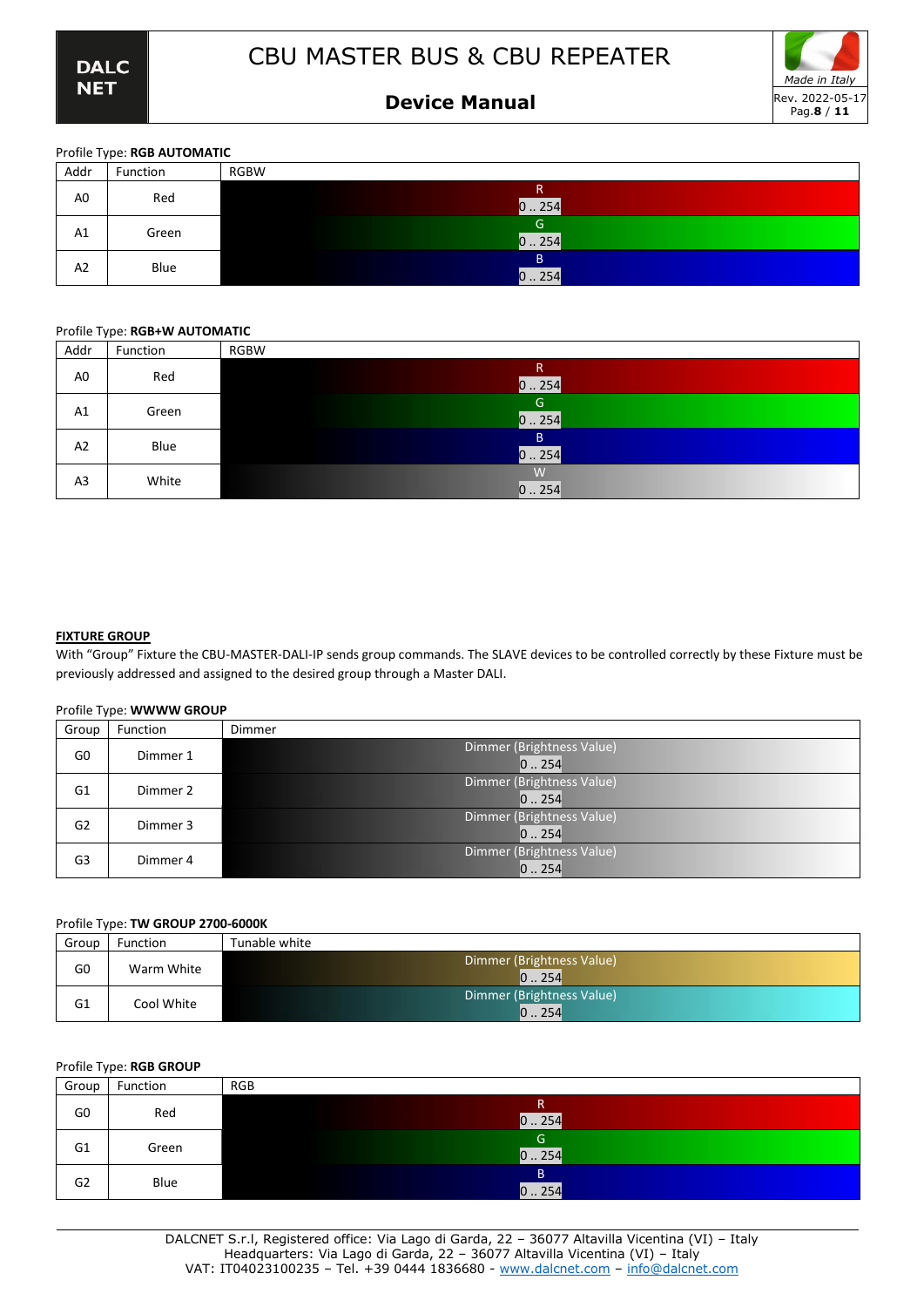

## Profile Type: **RGB+W GROUP**

| Group          | Function | RGBW                    |
|----------------|----------|-------------------------|
| G <sub>0</sub> | Red      | R<br>0.254              |
| G <sub>1</sub> | Green    | G.<br>0.254             |
| G <sub>2</sub> | Blue     | B<br>$\overline{0}$ 254 |
| G <sub>3</sub> | White    | W<br>0.254              |

## Profile Type: **8xW GROUP – 8xW GROUP SPECIAL**

| Group          | Function | Dimmer                                                      |
|----------------|----------|-------------------------------------------------------------|
| G <sub>0</sub> | Dimmer 1 | Dimmer (Brightness Value)<br>$\vert 0254 \vert$             |
| G <sub>1</sub> | Dimmer 2 | Dimmer (Brightness Value)<br>$\vert 0254 \vert$             |
| G <sub>2</sub> | Dimmer 3 | Dimmer (Brightness Value)<br>$\vert 0254 \vert$             |
| G <sub>3</sub> | Dimmer 4 | Dimmer (Brightness Value)<br>0.254                          |
| G4             | Dimmer 5 | Dimmer (Brightness Value)<br> 0254                          |
| G5             | Dimmer 6 | Dimmer (Brightness Value)<br>$\vert 0254 \vert$             |
| G6             | Dimmer 7 | Dimmer (Brightness Value)<br>$\mathsf{I0}$ 254 $\mathsf{I}$ |
| G7             | Dimmer 8 | Dimmer (Brightness Value)<br> 0254                          |

The 8xW GROUP SPECIAL profile send SET POWER ON LEVEL and SET SYSTEM FAILURE LEVEL command at 255 (MASK). These commands are sent at the DALI bus when you change the profile, by Casambi APP. For Control Gear to receive these commands correctly, they must be connected to the DALI bus before changing profile.

### Profile Type: **DALI BROADCAST DT8 TW**

| Addr | Function             | Broadcast - Colour Temperature Tc – DT8 |
|------|----------------------|-----------------------------------------|
| +ALL | <b>Broadcast TW</b>  | Dimmer (Brightness Value)               |
|      | Colour Temperatur Tc | $J_{\cdot}$ . 254                       |

## Profile Type: **DALI DT8 RGB LINEAR**

| Addr           | Function    | $RGB - DTS$               |
|----------------|-------------|---------------------------|
| A <sub>0</sub> | <b>RGB</b>  | Dimmer (Brightness Value) |
|                | Colour Type | 0.0254                    |

### Profile Type: **BROADCAST DT8 TW**

| Addr           | Function    | RGBW-DT8                  |
|----------------|-------------|---------------------------|
| A <sub>0</sub> | <b>RGBW</b> | Dimmer (Brightness Value) |
|                | Colour Type | 0.254                     |

## Profile Type: **BROADCAST DT8 TW**

| Addr | Function             | Broadcast RGB - DT8       |
|------|----------------------|---------------------------|
| +ALL | <b>Broadcast RGB</b> | Dimmer (Brightness Value) |
|      | Colour Type          | $J_{.} 254$               |

### Profile Type: **BROADCAST DT8 TW**

| Addr<br>Broadcast RGB+W - DT8<br>-unction<br><b>(Bright</b> ness Value)<br><b>Broadcast RGB+W</b><br><b>Dimmer</b> |             |                   |  |  |  |  |
|--------------------------------------------------------------------------------------------------------------------|-------------|-------------------|--|--|--|--|
|                                                                                                                    |             |                   |  |  |  |  |
| +ALL                                                                                                               | Colour Type | $\n 2E$<br>u  zɔ4 |  |  |  |  |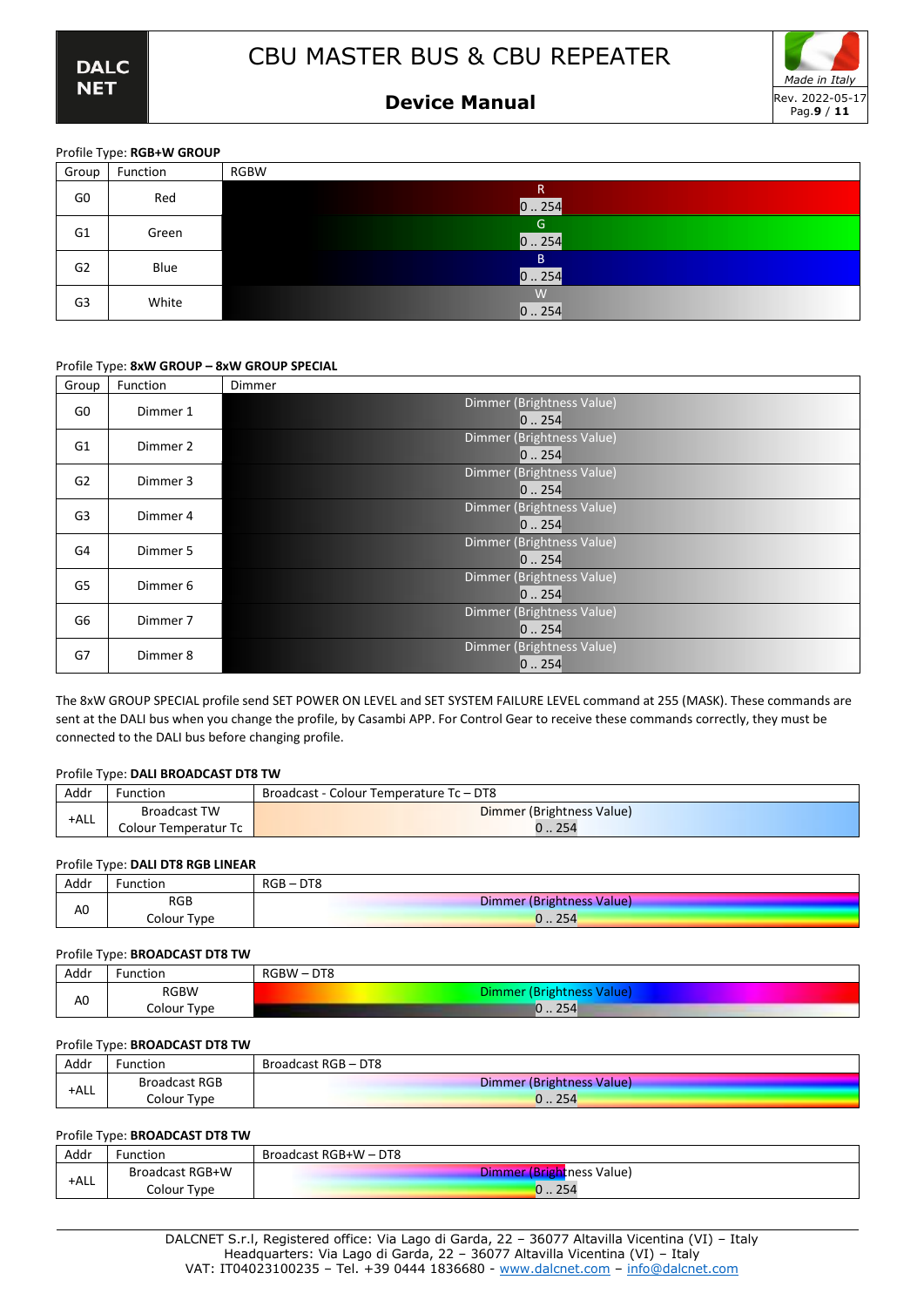

## ➢ **CBU-MASTER-DMX-IP SETUP CASAMBI SIGNAL CONVERSION INTO DMX PROTOCOL**



### **Characteristics:**

The CBU-MASTER-DMX-IP is a Casambi to DMX Converter. The device receives the command signal from Casambi APP and convert it into a DMX command. See the following "CHANNELS MAP – DMX" table for the reference of the Casambi-DMX conversion addresses.

### **Status Led:**

Status LED is fixed on when the Casambi command is right transmitted. Status LED slowly flashes (1 flash per second), when the device is powered.

### **CHANNEL MAP – DMX**

### Profile Type: **W** – 1 DMX channel

| Ch. | Function | Dimmer                                     |
|-----|----------|--------------------------------------------|
|     | Dimmer 1 | Dimmer (Brightness Value)<br>255<br>ບ  ∠JJ |

### Profile Type: **WWWW** – 4 DMX channel

| Ch.            | <b>Function</b> | Dimmer                                          |
|----------------|-----------------|-------------------------------------------------|
| J.             | Dimmer 1        | Dimmer (Brightness Value)<br>0.255              |
| $\overline{2}$ | Dimmer 2        | Dimmer (Brightness Value)<br>0.255              |
| 3              | Dimmer 3        | Dimmer (Brightness Value)<br>$\vert 0255 \vert$ |
| 4              | Dimmer 4        | Dimmer (Brightness Value)<br> 0255              |

## Profile Type: **TW**

| Ch.    | <b>Function</b> | Tunable White                       |
|--------|-----------------|-------------------------------------|
| -      | Warm White      | Dimmer (Brightness Value)<br>0.9255 |
| ∼<br>- | Cool White      | Dimmer (Brightness Value)<br>0.0255 |